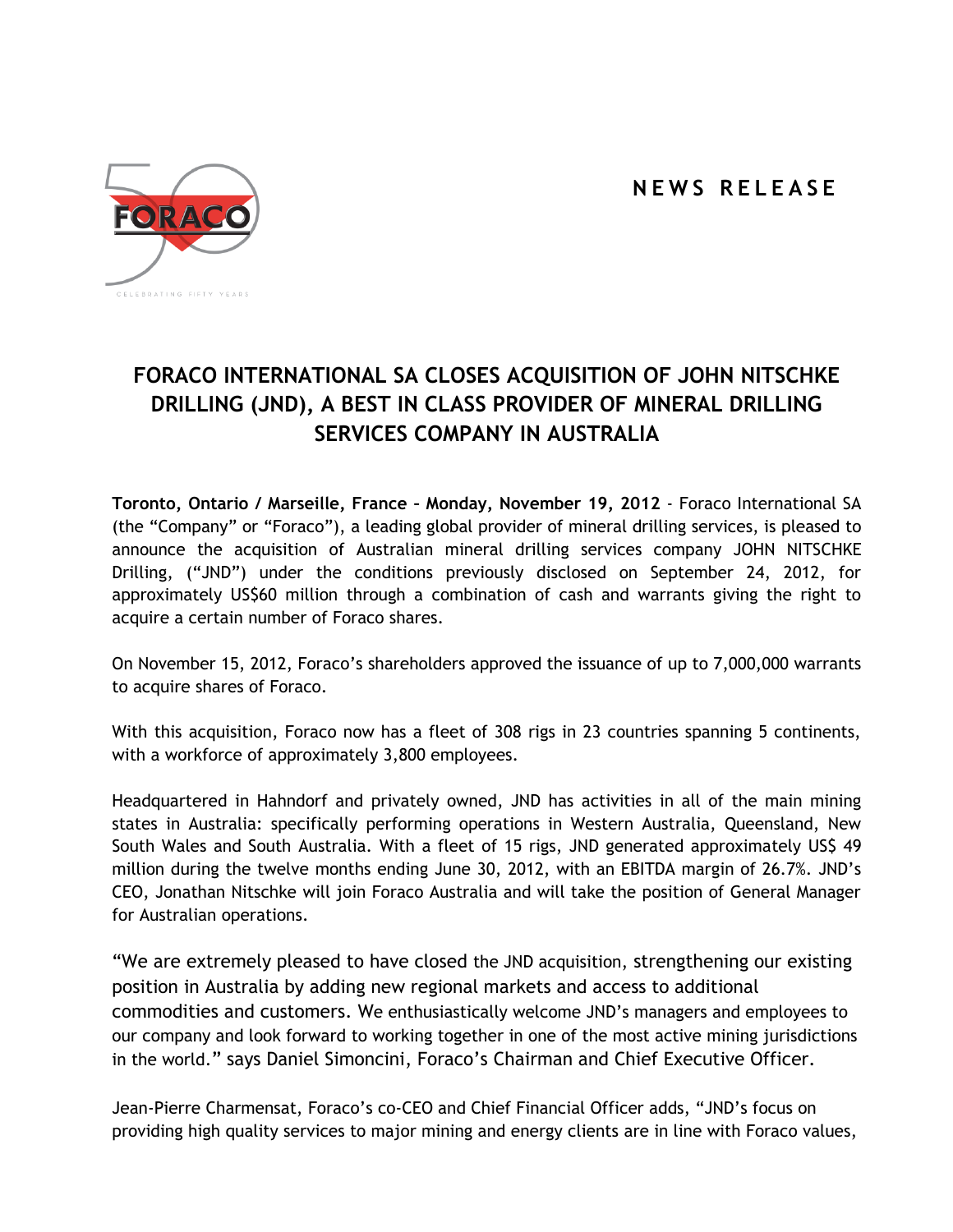and we expect to quickly consolidate and synergize operations. Historically, JND has shown an impressive track record of growth, profitability, innovation and has developed excellent client relationships in a very demanding market. We believe this acquisition to be immediately accretive to our shareholders".

Jonathan Nitschke, General Manager expressed, "We are excited to join the Foraco team and to start working together to develop a stronger presence in the Australian market. At JND our priority has been on providing exceptional customer service based on top safety performance, utilizing modern and efficient drilling techniques with the support of a highly skilled workforce. Foraco shares these same values and brings to JND a global perspective along with additional drilling expertise which will result in a better customer experience overall".

### **About Foraco International SA**

Foraco International SA (TSX: FAR) is a leading global mineral drilling services company that provides a comprehensive and reliable service offering in mining and water projects. Supported by its founding values of integrity, innovation and involvement, Foraco has grown into the third largest global drilling enterprise with a presence in 23 countries across five continents. For more information about Foraco, visit www.foraco.com.

### **For further information, please contact:**

Sonia Tercas, Manager, Investor Relations Email: tercas@foraco.com Tel: (647) 351-5483

To receive Company press releases, please email tercas@foraco.com and mention "Foraco News" in the subject line.

#### *Caution concerning forward-looking statements*

*This press release may contain "forward-looking statements" and "forward-looking information" within the meaning of applicable securities laws. These statements and information include estimates, forecasts, information and statements as to management's expectations with respect to, among other things, the future financial or operating performance of the Company and capital and operating expenditures. Often, but not always, forward-looking statements and information can be identified by the use of words such as "may", "will", "should", "plans", "expects", "intends", "anticipates", "believes", "budget", and "scheduled" or the negative thereof or variations thereon or similar terminology. Forward-looking statements and information are necessarily based upon a number of estimates and assumptions that, while considered reasonable by management, are inherently subject to significant business, economic and competitive uncertainties and contingencies. Readers are cautioned that any such forward-looking statements and information are not guarantees and there can be no assurance that such statements and information will prove to be accurate and actual results and future events could differ materially from those anticipated in such statements. Important factors that could cause actual results to differ materially from the Company's expectations are disclosed under the heading "Risk Factors" in the Company's Annual Information Form dated March 31, 2010, which is filed with Canadian regulators on SEDAR (www.sedar.com). The Company expressly disclaims any intention or obligation to update or revise*